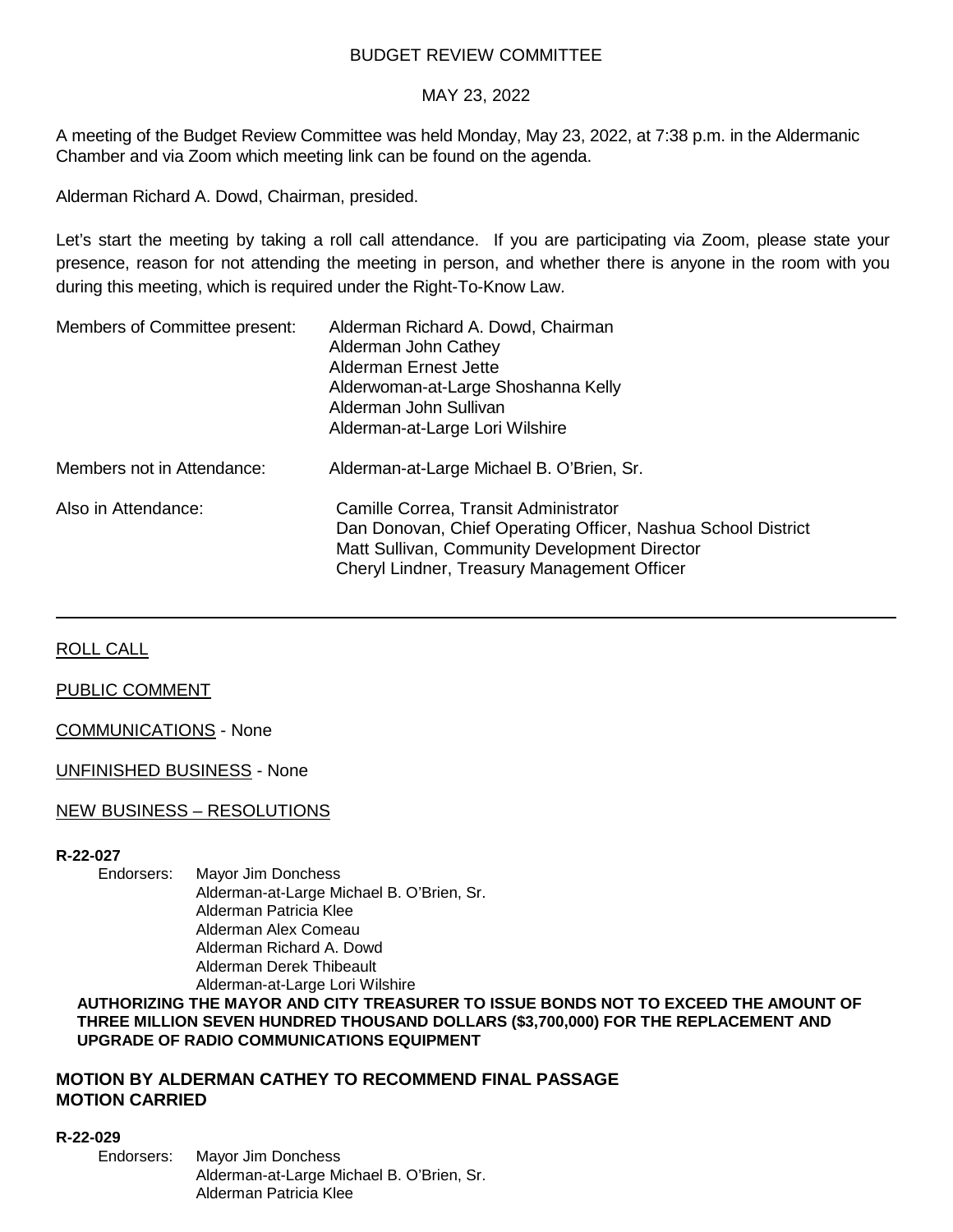Alderman-at-Large Melbourne Moran, Jr. Alderman Alex Comeau Alderman Richard A. Dowd Alderman Derek Thibeault

**AUTHORIZING THE MAYOR AND CITY TREASURER TO BORROW AN AMOUNT NOT TO EXCEED SIX MILLION NINE HUNDRED THOUSAND DOLLARS (\$6,900,000) THROUGH THE ISSUANCE OF BONDS AND/OR A LOAN THROUGH THE NEW HAMPSHIRE DEPARTMENT OF ENVIRONMENTAL SERVICES STATE REVOLVING LOAN FUND FOR THE WASTEWATER TREATMENT PLANT DRY WELL VALVE REPLACEMENT PROJECT**

# **MOTION BY ALDERMAN CATHEY TO RECOMMEND FINAL PASSAGE MOTION CARRIED**

#### **R-22-030**

Endorsers: Mayor Jim Donchess Alderman Richard A. Dowd Alderman Derek Thibeault Alderman-at-Large Michael B. O'Brien, Sr. Alderman Patricia Klee Alderman-at-Large Melbourne Moran, Jr. Alderman Thomas Lopez Alderman Alex Comeau Alderman Tyler Gouveia Alderman John Cathey Alderman-at-Large Lori Wilshire

**RELATIVE TO THE TRANSFER OF \$25,000 FROM DEPARTMENT 194 "CONTINGENCY", ACCOUNT 70100 "GENERAL CONTINGENCY" TO DEPARTMENT 109 "CIVIC & COMMUNITY ACTIVITIES", ACCOUNTING CLASSIFICATION 56 "OUTSIDE AGENCIES" FOR THE PURPOSE OF PROVIDING FUNDING TO THE NASHUA ASSOCIATION FOR THE ELDERLY**

# **MOTION BY ALDERMAN CATHEY TO RECOMMEND FINAL PASSAGE MOTION CARRIED**

**R-22-031**

Endorsers: Mayor Jim Donchess Alderman-at-Large Michael B. O'Brien, Sr. Alderman John Sullivan Alderman Patricia Klee Alderman Thomas Lopez Alderman Richard A. Dowd Alderman John Cathey Alderman Derek Thibeault Alderman-at-Large Lori Wilshire

**AUTHORIZING THE CITY OF NASHUA TO ENTER INTO CONTRACTS WITH THE SOUHEGAN VALLEY TRANSPORTATION COLLABORATIVE, NASHUA COMMUNITY COLLEGE, RIVIER UNIVERSITY, TOWN OF HUDSON AND TOWN OF MERRIMACK FOR TRANSIT SERVICES**

# **MOTION BY ALDERMAN CATHEY TO RECOMMEND FINAL PASSAGE MOTION CARRIED**

#### **R-22-032**

Endorsers: Mayor Jim Donchess Alderman Richard A. Dowd Alderman-at-Large Michael B. O'Brien, Sr. Alderman John Sullivan Alderman Patricia Klee Alderman-at-Large Melbourne Moran, Jr. Alderman Thomas Lopez Alderman Alex Comeau Alderman Derek Thibeault